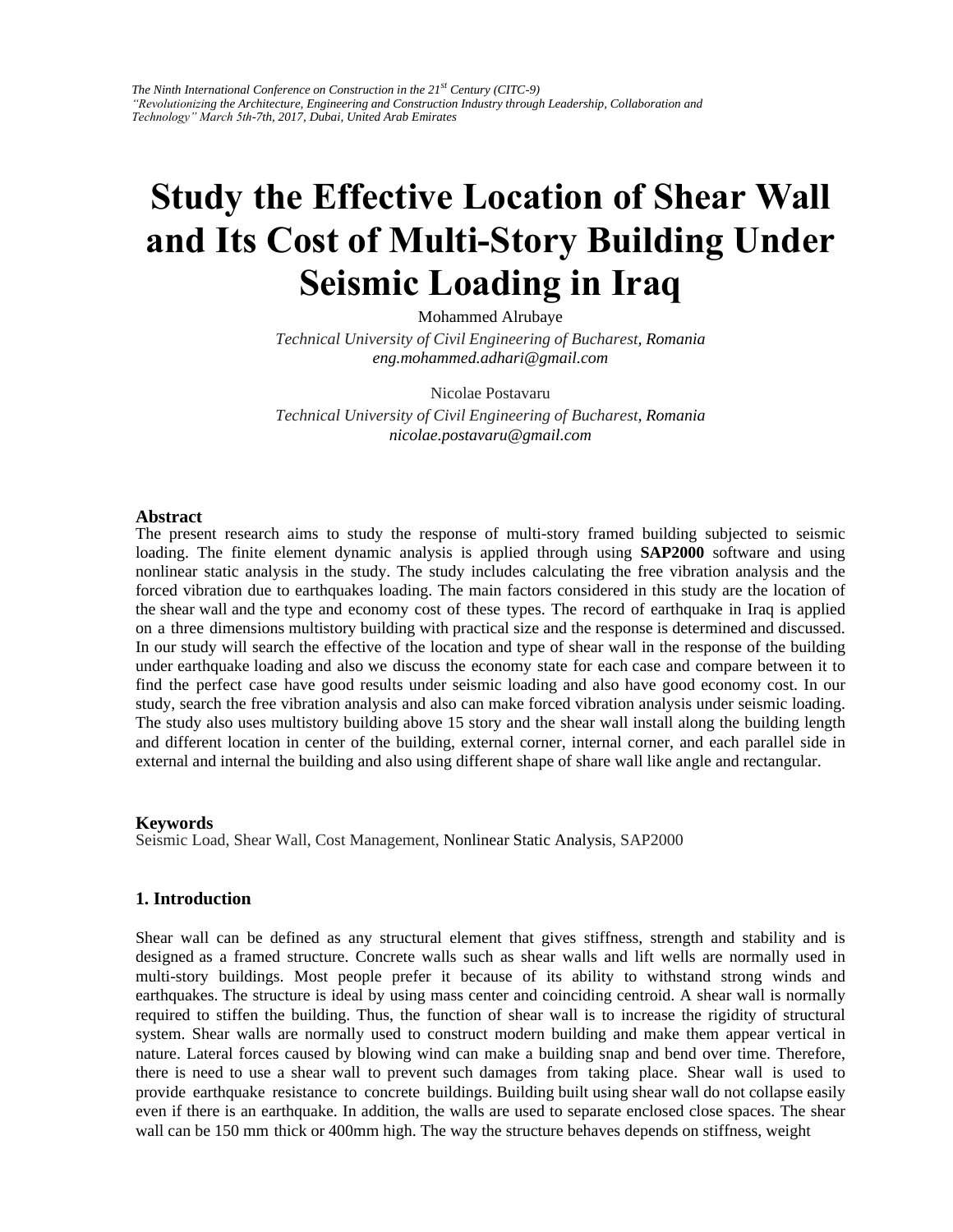distribution; and strength of both the vertical and horizontal plane in a building. The shear walls are used in reducing earthquake effects. Furthermore, shear walls can also be used to improve a building's seismic response.

The seismic response is used to minimize the extent of earthquake on tall buildings. Shea walls are normally used in tall buildings to prevent them from collapsing. If done properly, shear walls can be useful in lateral force resisting. It is important to carry out an investigation on the appropriate location for placing the shear wall. Shear walls has gained a lot of popularity in construction of high buildings such as commercial towers. Therefore, shear walls has been found to be economical and effective for multi-story building. It is suitable for multi-story buildings of about 30 to 35 stories. Evidence shows that for the last 30 years no building constructed using shears walls has ever collapsed even when there are earthquakes and strong winds (fintel, 1995). Thus, shear walls are preferred by many for constructing of buildings. For this study, different types of structures were used. There are structures without a shear wall and those that had a shear wall. The criteria that is used in RCC designing is in seismic zones is lateral displacement from lateral forces. Investigations have been carried out to determine the most convenient location that can be used for lateral displacement of shear wall and also the base shear RCC frames. The location is an important consideration when it comes to constructing shear walls. The location will determine how long the building will remain standing without being damaged. Nonlinear statistical analysis also known as the pushover analysis was use to carry out the analysis on different kinds of models. Base shear and displacement are calculated from curves and then the two are compared against each other. Nonlinear analysis is an important tool in studying concrete behavior. The analysis helps in identifying the different characteristics of the concrete. Therefore, nonlinear analysis is a suitable method for giving an analysis on concrete behavior. Furthermore, it gives results that are easy to interpret.

# **2. Objective of the study**

The main objective of the study is to out how effective shear wall will be if it is placed at the right location.

#### **3. Reinforced concrete shear walls**

The reinforced concrete are normally vertical plate like walls. The reinforced concrete structure should be designed in such a way that they are able to carry combined loads like seismic loads, live and dead loads at a given level of safety. It should not be difficult to use reinforced concrete in such any kind of load. Therefore, it is vital to have an account of material properties, loads, method of analysis and structural system. Such information helps in identifying the amount of concrete that will be used for the construction. Additionally, having an account of material s convenient becomes it makes it a lot easier to determine how much material will be required. The walls are continuous for the entire part of the building. Breaking the walls will make it easy for the walls to become damaged in a short time. As such, there is need to take a lot of precaution before starting the construction work. The thickness of the walls are 150mm low and 400mm high in tall buildings. Shear walls play an important role in resisting earthquakes. It is for this reason that they have become popular in construction projects. According to one of the consulting engineers in the United States, Fintel (1995), there is no way concrete walls can be built without the use of shear walls. The statement shows just how important shear walls have become in almost every construction project.

Reinforce concrete shear walls give buildings stiffness and strength depending on their orientation direction. Therefore, RC walls help in reducing lateral sway and thus reducing the damage to the building and its contents. Shear walls have a large overturning effect because they support large earthquake forces. In order to reduce the effects of twist in structures, shear walls have to be symmetrical. It is the only way to avoid having massive losses. The walls can be placed in any direction but they have to be symmetrically placed. For shear walls to be effective, they have to be located along an exterior perimeter. There is need to stress on the location f the shear wall since it determines whether the building will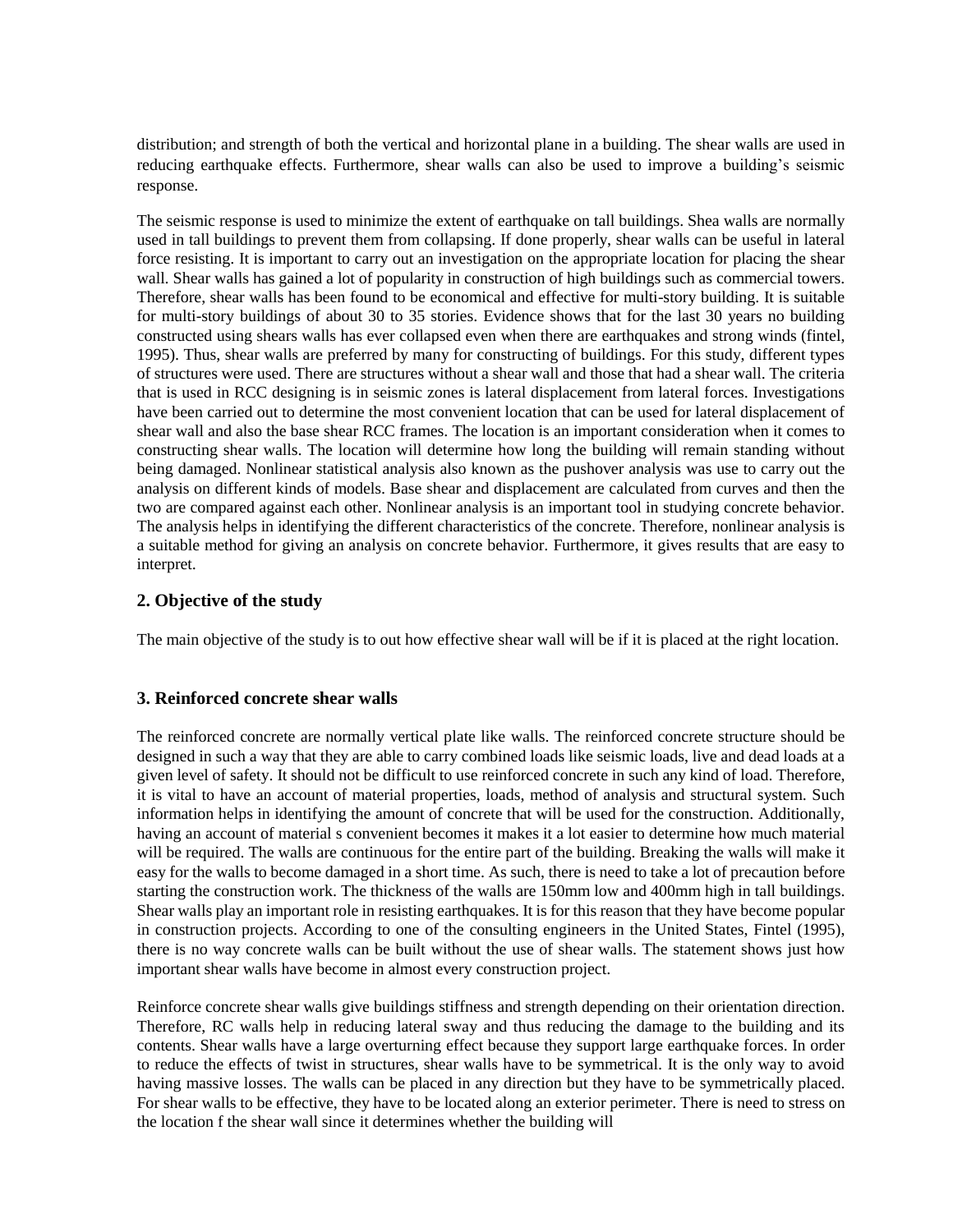withstand earthquakes or not. Making use of the exterior perimeter helps reduce the chances of the building succumbing to twisting. Therefore, no construction work should lack the exterior perimeter.

# **4. Shear walls function**

There are numerous benefits that shear walls offer to building. First of all, shear walls have to provide the strength needed to resist earthquakes. If the shear walls are stronger then it will be a lot easier for them to transfer their horizontal forces to the element that follows. The next element may be a floor, shear wall, foundation walls, footings or slabs. It does not matter the type of element. What matters is whether the shear wall is able to transfer the horizontal forces. In case the shear wall does not transfer the forces, then it increases the chances of the building being damaged. Apart from that, shear walls give lateral stiffness required to prevent floor or roof from side sway. Additionally, stiff shear walls help prevent roof and floor from shifting away from their supports. Furthermore, stiff buildings do not have nonstructural damage. The function of shear walls in any building cannot be stressed enough.

# **4.1 Analysis**

The analysis of the building is done by using the SAP 2000 software. The software is used to run all the analysis. The software can predict the nonlinear behavior under dynamic and static loadings while taking into account the material inelasticity and geometric nonlinearity. The SAP2000 works well with both dynamic and static loads. It can also perform nonlinear dynamic analysis and nonlinear static pushover. The software I a convenient means for conducting the analysis on shear walls. The models used were designed in the SAP2000 software using different section of the reinforced shear wall, cross type, L type, box type shear wall. The sections are located in different areas like at corner, along periphery, and middle positions. They locations are separated in that manner to determine the appropriate location for placing the shear wall.

The buildings used are modeled to resist load elements. Therefore, there is no need to worry about exceeding the load elements. The loads to be applied on the structures are from Iraq standards. The standards are from Iraq since that is where the study will take place. The buildings used in the study have both brick masonry and reinforced concrete elements. This is to help determine the most convenient concrete for use with shear walls. It is assumed that the frames are fixed firmly at the bottom of the structure. Therefore, they will not interrupt in any way with the construction of the shear walls. The construction process will therefore be done without any interruption.

# **4.2 Nonlinear static analysis**

The pushover analysis is a nonlinear procedure whereby lateral loads magnitudes is increased thus giving a predefined distribution on the height of the structure. Pushover analysis can be used to determine how a building behaves.

# **4.3 Purpose pushover analysis**

The pushover analysis is normally used to give an evaluation of expected performance of buildings. The performance is evaluated by analyzing the deformation and strength demands. The pushover analysis is normally carried out for all models. Therefore, it is suitable for use in this study.

# **4.4 Problem statement**

To carry out the analysis, the model of a reinforced building and the plan area that has been selected is in Iraq. The height fit eh story building is about 3.5 m while the height of floor-to-floor is three. The spacing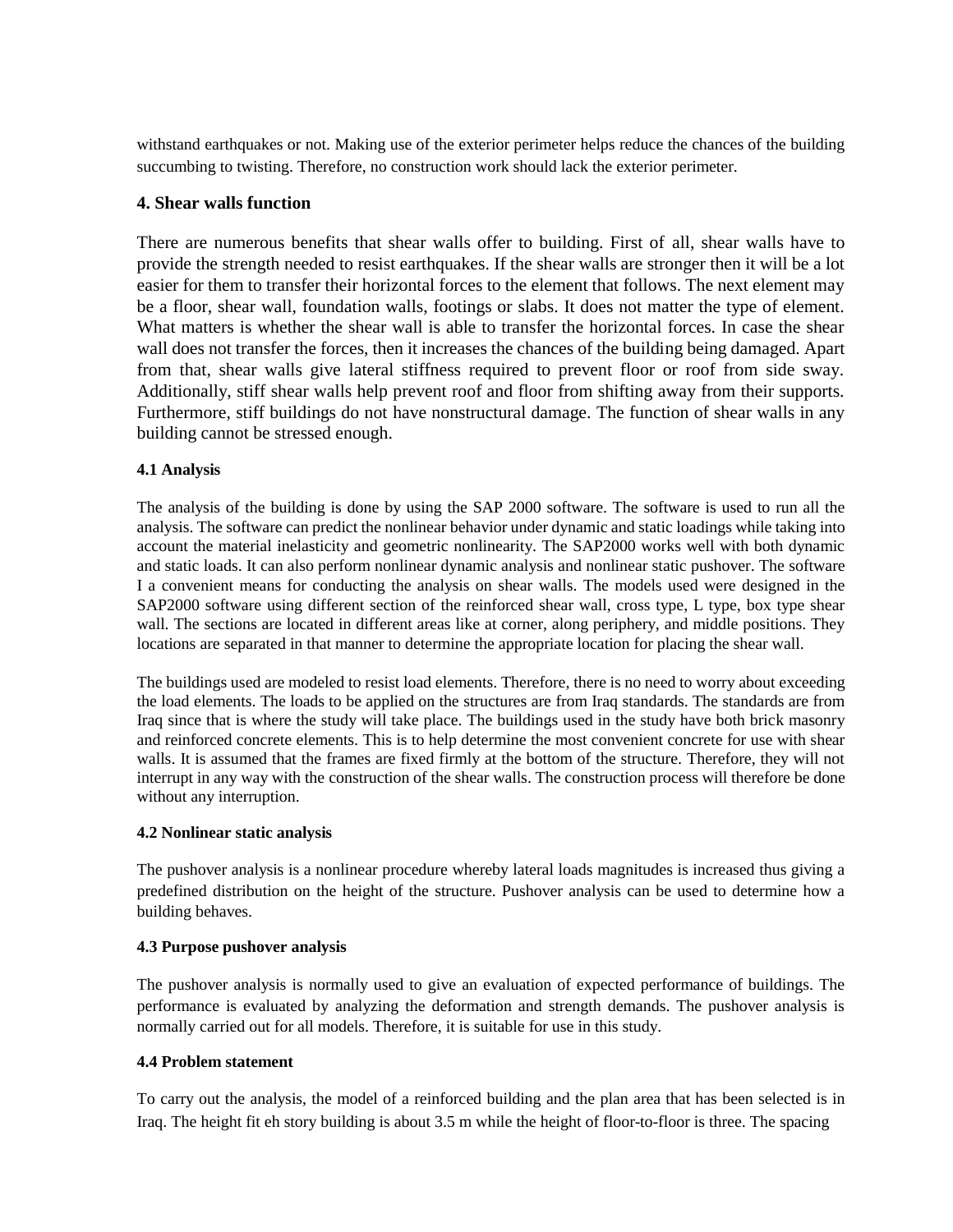frame to be used is 4m. The concrete used for the analysis is M20 while the structural steel is Fe415.The structural properties to be used for the reinforced concrete shear as are; shear wall thickness of 200mm, total depth of the slab will be 120mm, the external thickness of the wall is 250mm, the internal thickness of the wall is 150mm, the external column size is 300 by 530mm, the zone factor is 0.1, the importance factor is 1, and the response reduction factor is 3.

## **4.5 Methodology**

This section looks at the methodology of the study. It gives a clear explanation of the methodology used to conduct the study. There are assumptions used in conducting the study. The building has 20 stories. The columns are assumed to be fixed. The slab is 0.15m for all the stores; the floor-to-floor height is 3.5m. The live load on roof is 4 kN/m<sup>2</sup>, the floor finish is 1kn/m2, the live load on the roof is 1.5 kN/m<sup>2</sup>. The wall thickness for all the beams is set at 230mm. The seismic weight is  $24kN/m^2$ . The concrete grade used is M-30 for the slab and M-40 for the beam.

The models that were used in the analysis were;

- $\Box$  Buildings with shear walls and uniform thickness
- $\Box$  Building with shear walls and varying thickness





# **5. Result and discussion**

The analysis as carried out to determine how concrete structure perform under seismic loading. The results in form of story drift and story displacement and the result variation has been discussed. The method used to carry out the building analysis is nonlinear static method. Furthermore, the variation of the story drift and story displacement for building with shear walls with varying and uniform thickness has also been discussed. The results are as follows:

#### **5.1 Displacement**

As it is evident from the figures below, the displacement of the story, reduce when a T2-B model is developed. The maximum displacement is on the T2-A model while the minimum displacement is T2-B model. The reduction in displacement of the stories is as a result of the increase in structure stiffness and even on the velocity, the displacement is lowest on the stories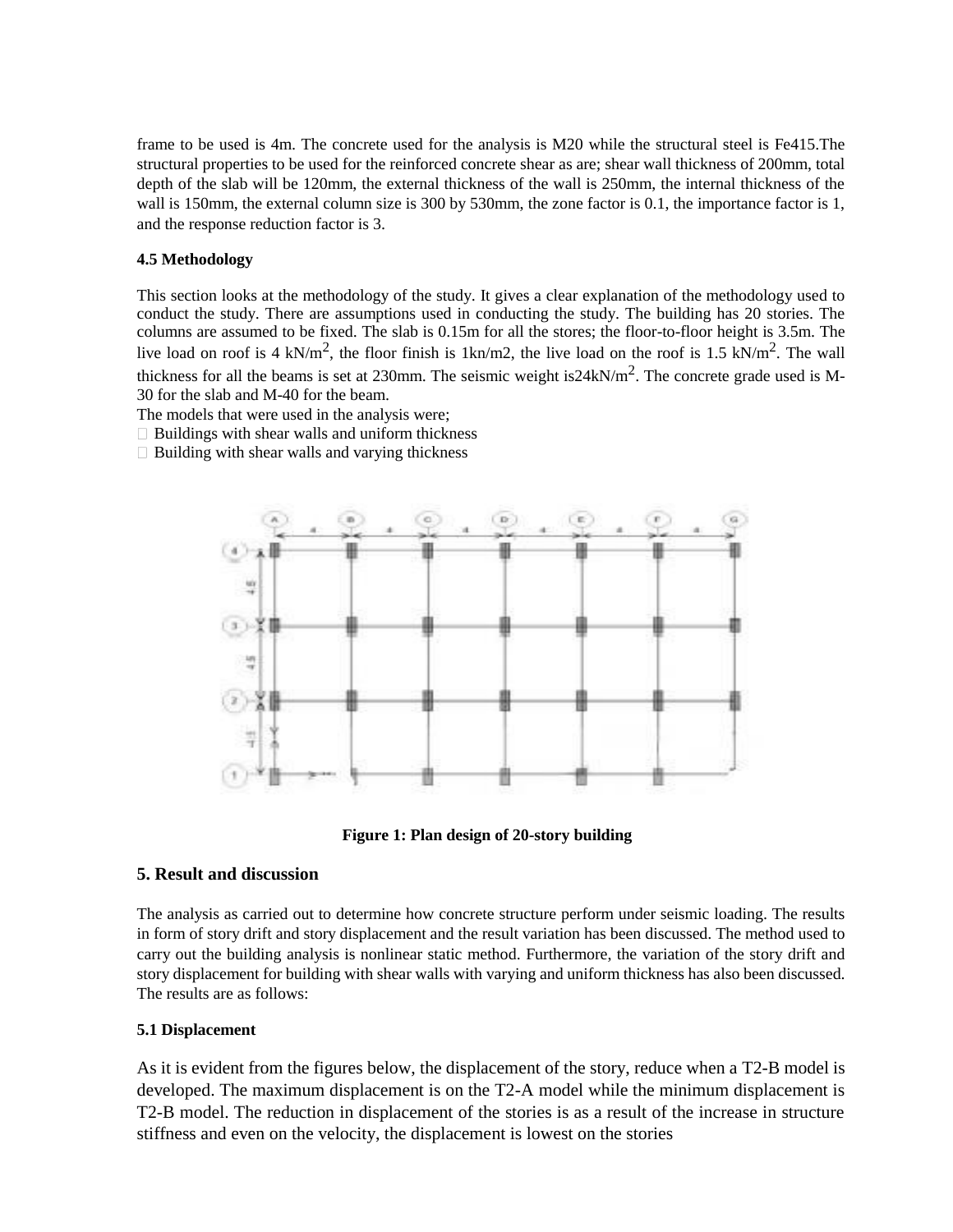at the bottom and is high on the upper stories. The displacement is with regards to the structural strength, stability and human comfort. Given that the displacement for T2B is less as compared to the other model; its means that the T2B is more stable.

| <b>STOREY</b>     | T1AUX    | T1BUX    | <b>T1CUX</b> | T1DUX    |
|-------------------|----------|----------|--------------|----------|
| Story $1-20$      | 691.2504 | 589.1949 | 541.6675     | 663.5825 |
| <b>Story 1-19</b> | 649.398  | 553.0885 | 506.8151     | 624.6544 |
| Story 1-18        | 607.0139 | 516.5876 | 471.8105     | 585.0707 |
| Story $1-17$      | 564.1682 | 479.7782 | 436.7386     | 544.9033 |
| Story $1-16$      | 520.971  | 442.7754 | 401.71       | 504.2648 |
| <b>Story 1-15</b> | 477.5823 | 405.7243 | 366.8603     | 463.3127 |
| Story 1-14        | 434.2087 | 368.7959 | 332.3418     | 422.2469 |
| Story $1-13$      | 391.087  | 332.1899 | 298.3203     | 381.2979 |
| Story 1-12        | 348.4865 | 296.1197 | 264.9806     | 340.7259 |
| Story 1-11        | 306.7082 | 260.8087 | 232.5229     | 300.8083 |
| Story $1-10$      | 266.0676 | 226.5011 | 201.1604     | 261.8379 |
| Story 1-9         | 226.8931 | 193.4565 | 171.1196     | 224.1314 |
| Story $1-8$       | 189.5373 | 161.9496 | 142.6381     | 188.0247 |
| Story 1-7         | 154.3711 | 132.2696 | 115.9639     | 153.8726 |
| Story 1-6         | 121.7812 | 104.719  | 91.354       | 122.0484 |
| Story $1-5$       | 92.1664  | 79.6143  | 69.0741      | 92.945   |
| Story 1-4         | 65.9342  | 57.2865  | 49.397       | 66.9729  |
| Story 1-3         | 43.4972  | 38.0812  | 32.603       | 44.5614  |
| Story $1-2$       | 25.2695  | 22.3616  | 18.9793      | 26.162   |
| Story $1-1$       | 11.6642  | 10.5082  | 8.8154       | 12.2516  |
| Story 1           | 3.1041   | 2.9181   | 2.3994       | 3.3423   |

# **Table 1: Story displacement of type 1 model**

## **Table 2: Story wise displacement of type 2 model**

| <b>STOREY</b>     | T <sub>2</sub> AUX | T2BUX    | T <sub>2</sub> CUX | T2DUX    |
|-------------------|--------------------|----------|--------------------|----------|
| Story $1-20$      | 723.8406           | 520.8793 | 587.7572           | 619.1219 |
| <b>Story 1-19</b> | 679.4758           | 486.3515 | 549.5401           | 581.8812 |
| Story 1-18        | 634.186            | 451.5279 | 510.9222           | 543.6996 |
| Story $1-17$      | 588.1431           | 416.5681 | 472.1014           | 504.7251 |
| Story $1-16$      | 541.7327           | 381.7457 | 433.4237           | 465.3003 |
| Story $1-15$      | 495.1849           | 347.1562 | 394.9524           | 425.6303 |
| Story $1-14$      | 448.781            | 313.0081 | 356.8988           | 385.9824 |
| Story $1-13$      | 402.851            | 279.5312 | 319.4987           | 346.6611 |
| Story $1-12$      | 357.7742           | 246.9694 | 283.02             | 307.9947 |
| Story $1-11$      | 313.9539           | 215.5895 | 247.7467           | 270.3259 |
| Story $1-10$      | 271.7042           | 185.5945 | 213.9412           | 233.9564 |
| Story 1-9         | 231.145            | 157.0162 | 181.6168           | 199.0065 |
| Story 1-8         | 192.6465           | 130.1062 | 151.0603           | 165.813  |
| Story 1-7         | 156.6125           | 105.1305 | 122.5711           | 134.7365 |
| Story $1-6$       | 123.4733           | 82.367   | 96.4686            | 106.1597 |
| Story $1-5$       | 93.6865            | 62.098   | 73.0839            | 80.4846  |
| Story 1-4         | 67.4694            | 44.4496  | 52.5898            | 57.9043  |
| Story $1-3$       | 44.8741            | 44.8741  | 34.9671            | 38.4621  |
| Story $1-2$       | 26.337             | 26.337   | 20.5442            | 22.5353  |
| Story 1-1         | 12.3276            | 12.3276  | 9.6678             | 10.5256  |
| Story 1           | 3.3589             | 3.3589   | 2.6949             | 2.8603   |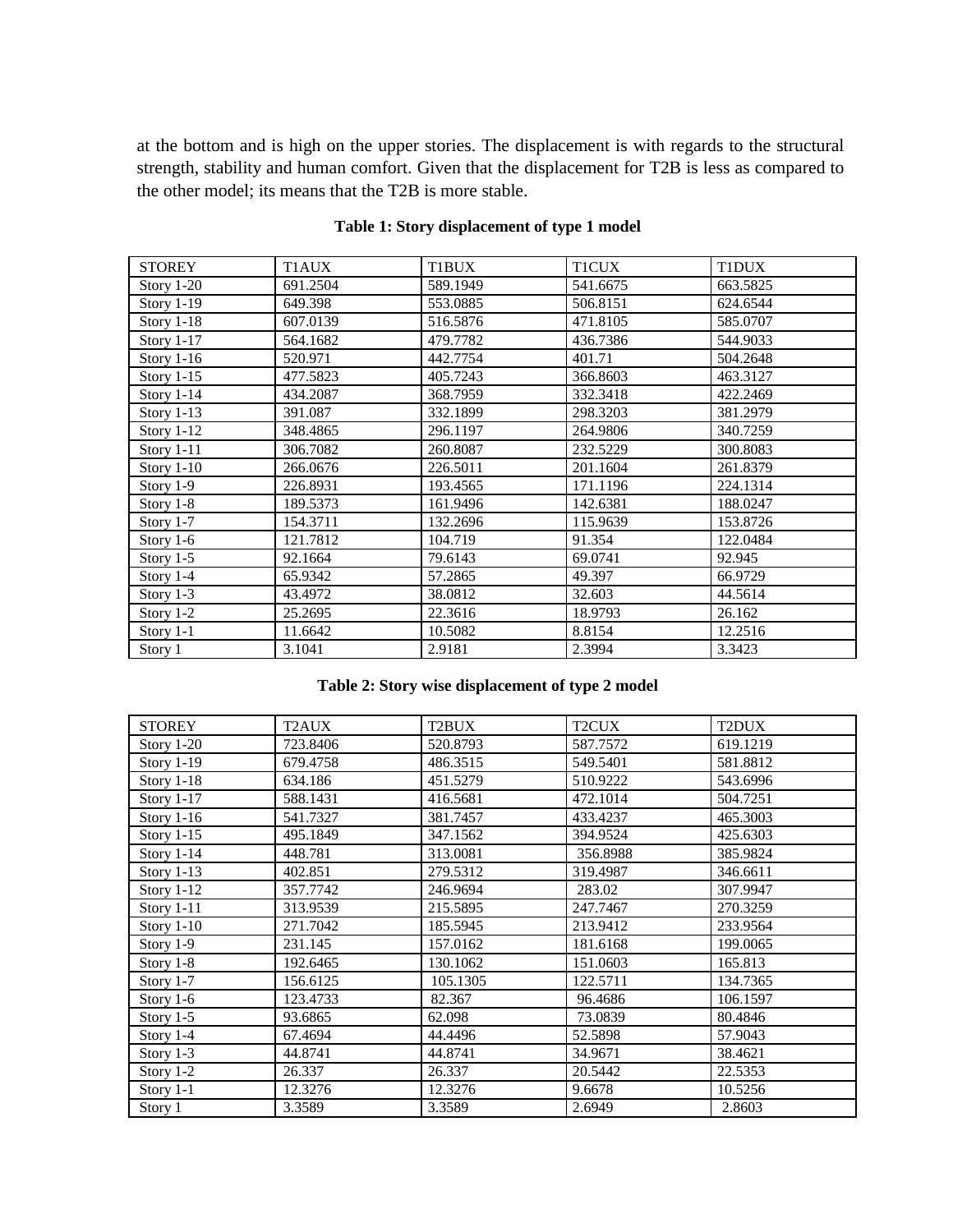## **5.2 Story drift ratio**

The story drift refers to the displacement of one level compared to another that is above or below it. Stories may exhibit different kinds of displacement. Therefore, when the story structure decreases, the probability of the building collapsing is also reduced. The model type two will help in reducing the structure response. The drift ratios for type two B model are less as compare to those of type 2A model. The story drift ratio is reduced in the bottom stories, the ratios become high in middle stories and decreases in the upper stories.

| <b>STOREY</b>     | T2AUX    | T2BUX    | T <sub>2</sub> CUX | T2DUX    |
|-------------------|----------|----------|--------------------|----------|
| Story 1-20        | 0.011039 | 0.010316 | 0.010778           | 0.011317 |
| <b>Story 1-19</b> | 0.011138 | 0.010429 | 0.010874           | 0.011517 |
| Story $1-18$      | 0.011214 | 0.010517 | 0.010946           | 0.011695 |
| <b>Story 1-17</b> | 0.011258 | 0.010572 | 0.010983           | 0.011841 |
| Story $1-16$      | 0.011264 | 0.010586 | 0.010979           | 0.011942 |
| <b>Story 1-15</b> | 0.011226 | 0.010551 | 0.010927           | 0.011986 |
| Story $1-14$      | 0.011137 | 0.010459 | 0.010819           | 0.011962 |
| Story $1-13$      | 0.010992 | 0.010306 | 0.01065            | 0.01186  |
| Story 1-12        | 0.010788 | 0.010089 | 0.010416           | 0.011676 |
| Story $1-11$      | 0.010525 | 0.009802 | 0.01011            | 0.011407 |
| Story $1-10$      | 0.010194 | 0.009441 | 0.009729           | 0.011045 |
| Story 1-9         | 0.009783 | 0.009002 | 0.009268           | 0.010586 |
| Story 1-8         | 0.009268 | 0.00848  | 0.008725           | 0.010022 |
| Story 1-7         | 0.008645 | 0.007872 | 0.008093           | 0.009348 |
| Story 1-6         | 0.007909 | 0.007173 | 0.00737            | 0.008558 |
| Story $1-5$       | 0.007057 | 0.006379 | 0.006552           | 0.007647 |
| Story 1-4         | 0.006086 | 0.005487 | 0.005633           | 0.006609 |
| Story 1-3         | 0.004993 | 0.004491 | 0.004609           | 0.005435 |
| Story $1-2$       | 0.003781 | 0.003387 | 0.003474           | 0.004118 |
| Story 1-1         | 0.002435 | 0.002169 | 0.002224           | 0.002645 |
| Story 1           | 0.001021 | 0.000834 | 0.000856           | 0.000998 |

#### **Table 3: Story drift for model type 1**

## **Table 4: Story drift for model type 2**

| <b>STOREY</b> | T <sub>2</sub> AUX | T <sub>2</sub> BUX | T <sub>2</sub> CUX | T <sub>2</sub> DUX |
|---------------|--------------------|--------------------|--------------------|--------------------|
| Story $1-20$  | 0.012676           | 0.010395           | 0.010919           | 0.011132           |
| Story $1-19$  | 0.01294            | 0.010517           | 0.011034           | 0.011444           |
| Story $1-18$  | 0.013155           | 0.010592           | 0.011092           | 0.011712           |
| Story $1-17$  | 0.01326            | 0.010578           | 0.011051           | 0.011871           |
| Story $1-16$  | 0.013299           | 0.010534           | 0.011              | 0.011968           |
| Story $1-15$  | 0.013258           | 0.010427           | 0.010902           | 0.011986           |
| Story $1-14$  | 0.013123           | 0.01025            | 0.010733           | 0.011913           |
| Story $1-13$  | 0.012879           | 0.009998           | 0.010483           | 0.011741           |
| Story $1-12$  | 0.01252            | 0.009665           | 0.010149           | 0.011466           |
| Story $1-11$  | 0.012071           | 0.009266           | 0.009736           | 0.011094           |
| Story $1-10$  | 0.011588           | 0.008858           | 0.009317           | 0.010686           |
| Story 1-9     | 0.011              | 0.00837            | 0.008814           | 0.010175           |
| Story $1-8$   | 0.010295           | 0.007798           | 0.008223           | 0.009554           |
| Story $1-7$   | 0.009468           | 0.007138           | 0.007539           | 0.008815           |
| Story $1-6$   | 0.008511           | 0.006386           | 0.006759           | 0.007951           |
| Story $1-5$   | 0.007491           | 0.005588           | 0.005927           | 0.00702            |
| Story 1-4     | 0.006456           | 0.004795           | 0.0051             | 0.00607            |